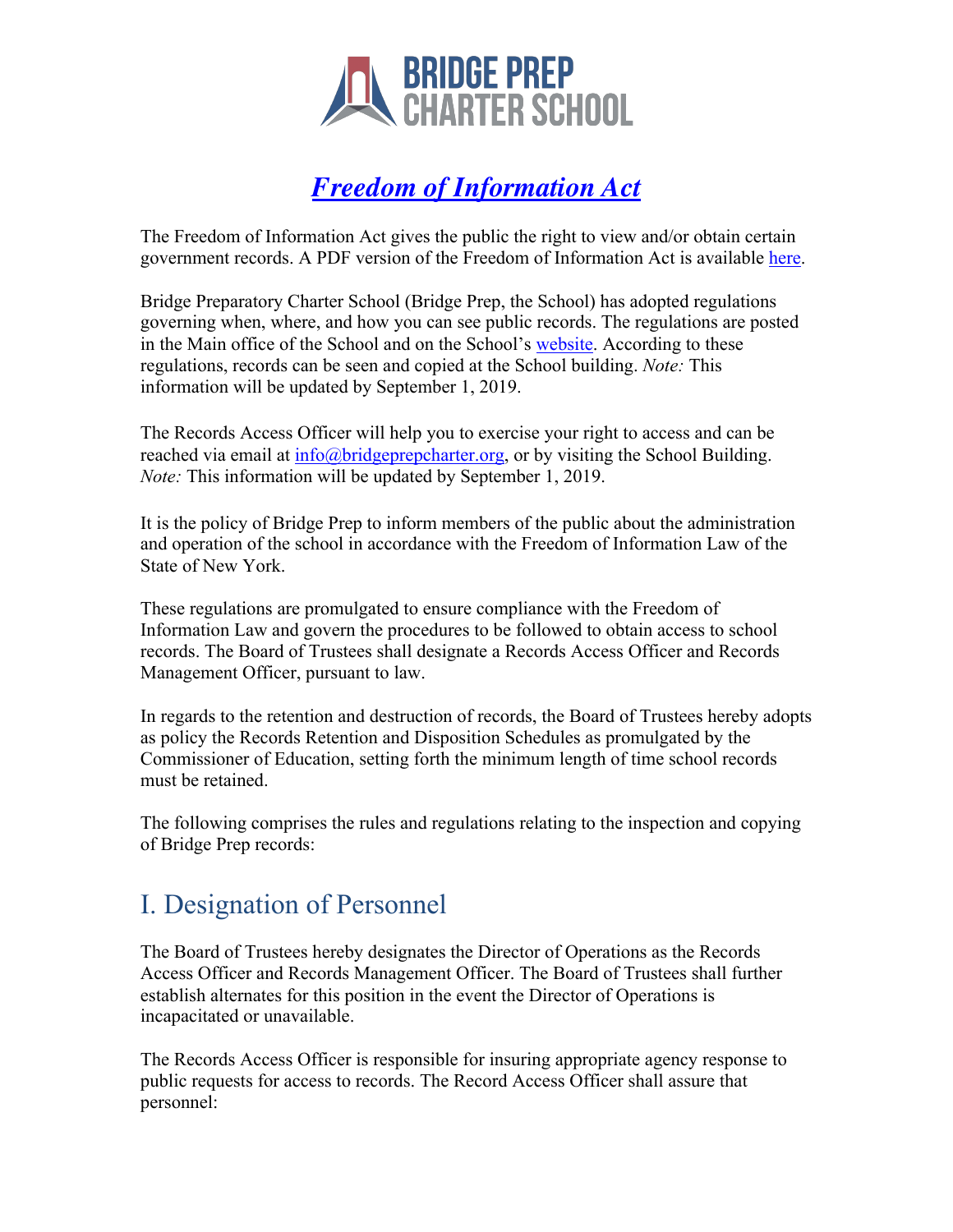

- 1. Maintain a current list by subject matter of all records in possession of Bridge Prep, whether or not available for public inspection and copying;
- 2. Assist the requester in identifying requested records, if necessary;
- 3. Upon locating the records, take one of the following actions in accordance with VII(3) hereof:

**a.** Make records promptly available for inspection; or

**b.** Deny access to the records in whole or in part and explain in writing the reason(s) therefore.

4. Upon requests for copies of records:

**a.** Make copy available upon payment or offer to pay established fees, if any, in accordance with VI hereof; or **b.** Permit the requester to copy those records.

- 5. Upon request, certify that a transcript is a true copy of records copied.
- 6. Upon failure to locate records, certify that:

**a.** Bridge Prep is not the legal custodian for such records, or **b.** The records, of which Bridge Prep is the legal custodian, after diligent search, cannot be found.

The Records Management Officer will develop and oversee a program for the orderly and efficient management of Bridge Prep records.

The Fiscal Officer shall be the Executive Director or his/her designee and shall respond to requests, in accordance with VII hereof, for an itemized record setting forth the name, address, title and salary of every officer or employee of Bridge Prep. The Fiscal Officer shall make the payroll items listed above available to any person including bona fide members of the news media, as required by the Freedom of Information Act.

## II. Listing of Records

1. A record is defined as any information kept, held, filed, produced or reproduced by, with or for the Board of Trustees in any physical form whatsoever, including but not limited to reports, statements, examinations, memoranda, opinions, folders, files, books, manuals, pamphlets, forms, papers, designs, drawings, maps, photos, letters, microfilms, computer tapes or disks, rules, regulations or codes.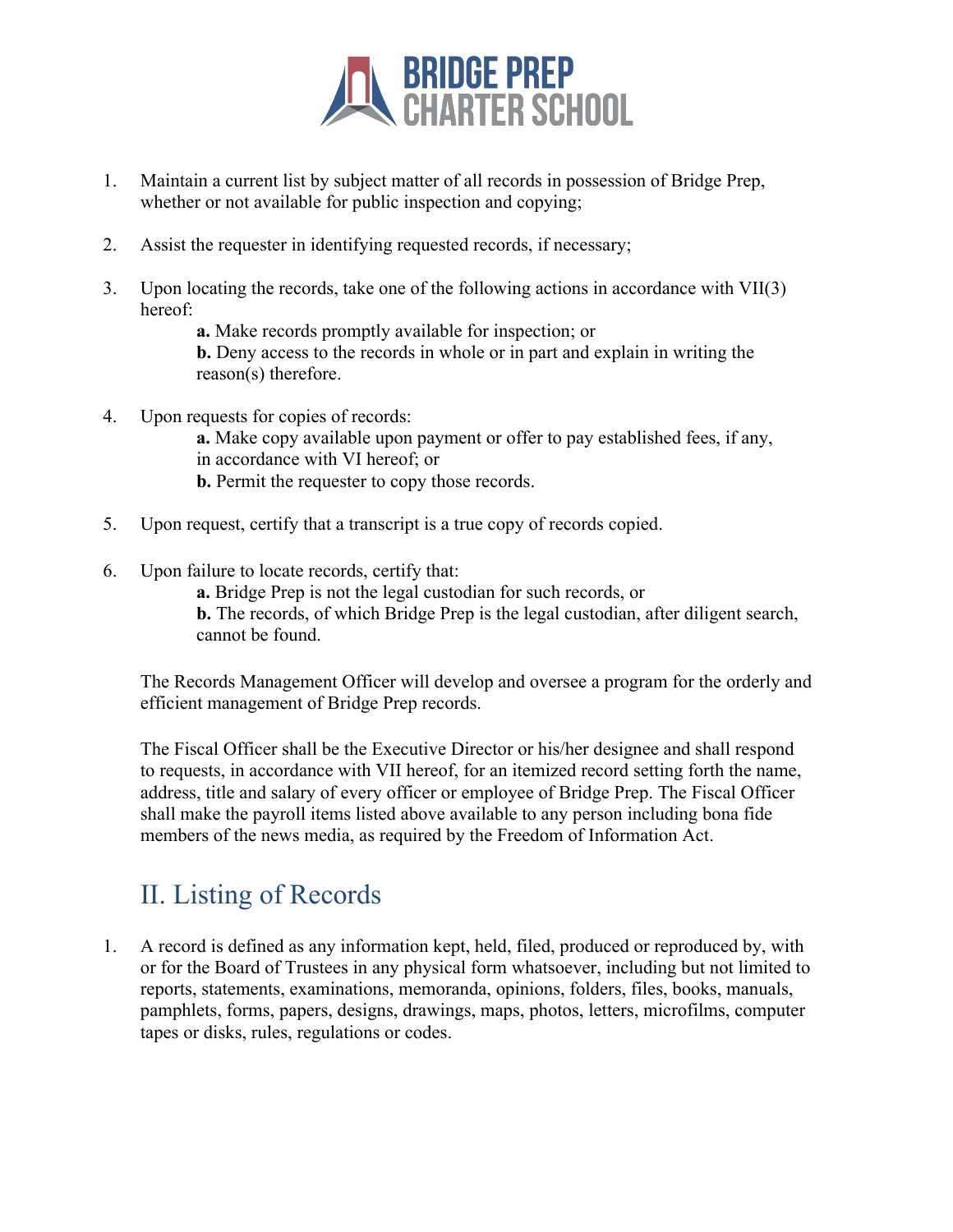

2. No record for which there is a pending request for access may be destroyed. However, nothing in these regulations shall require the Board of Trustees to prepare any record not possessed or maintained by it.

## III. Access to Records

Requests to inspect or secure copies of Bridge Prep's records may be made to the Records Access Officer, at the School building, on any day that the School is in session, between the hours of 9 a.m. and Noon and the hours of 2 and 3 p.m.

## IV. Records Exempt from Public Access

The provisions of this regulation relating to information available for public inspection and copying shall not apply to records that:

- 1. are specifically exempted from disclosure by state and/or federal statute;
- 2. if disclosed would constitute an unwarranted invasion of personal privacy;
- 3. if disclosed would impair present or imminent contract awards or collective bargaining / negotiations;
- 4. are confidentially disclosed to the Board of Trustees and compiled and maintained for the regulation of commercial enterprise, including trade secrets, or for the grant or review of a license;
- 5. are compiled for law enforcement purposes and which, if disclosed, would:
	- **a.** interfere with law enforcement investigations or judicial proceedings;
	- **b.** deprive a person of a right to a fair trial or impartial adjudication;
	- **c.** identify a confidential source or disclose confidential techniques or procedures, except routine techniques or procedures; or

**d.** reveal criminal investigative techniques or procedures, except routine techniques and procedures;

- 6. if disclosed would endanger the life or safety of any person;
- 7. are interagency or intra-agency communications, except to the extent that such materials consist of:
	- **a.** statistical or factual tabulations or data;
	- **b.** instructions to staff which affect the public;
	- **c.** final Board of Trustees policy determinations; or
	- **d.** external audits, including but not limited to audits performed by the
	- Comptroller and the Federal Government;
- 8. are examination questions or answers that are requested prior to the final administration of such questions;
- 9. are computer access codes.

# V. Prevention of Unwarranted Invasion of Privacy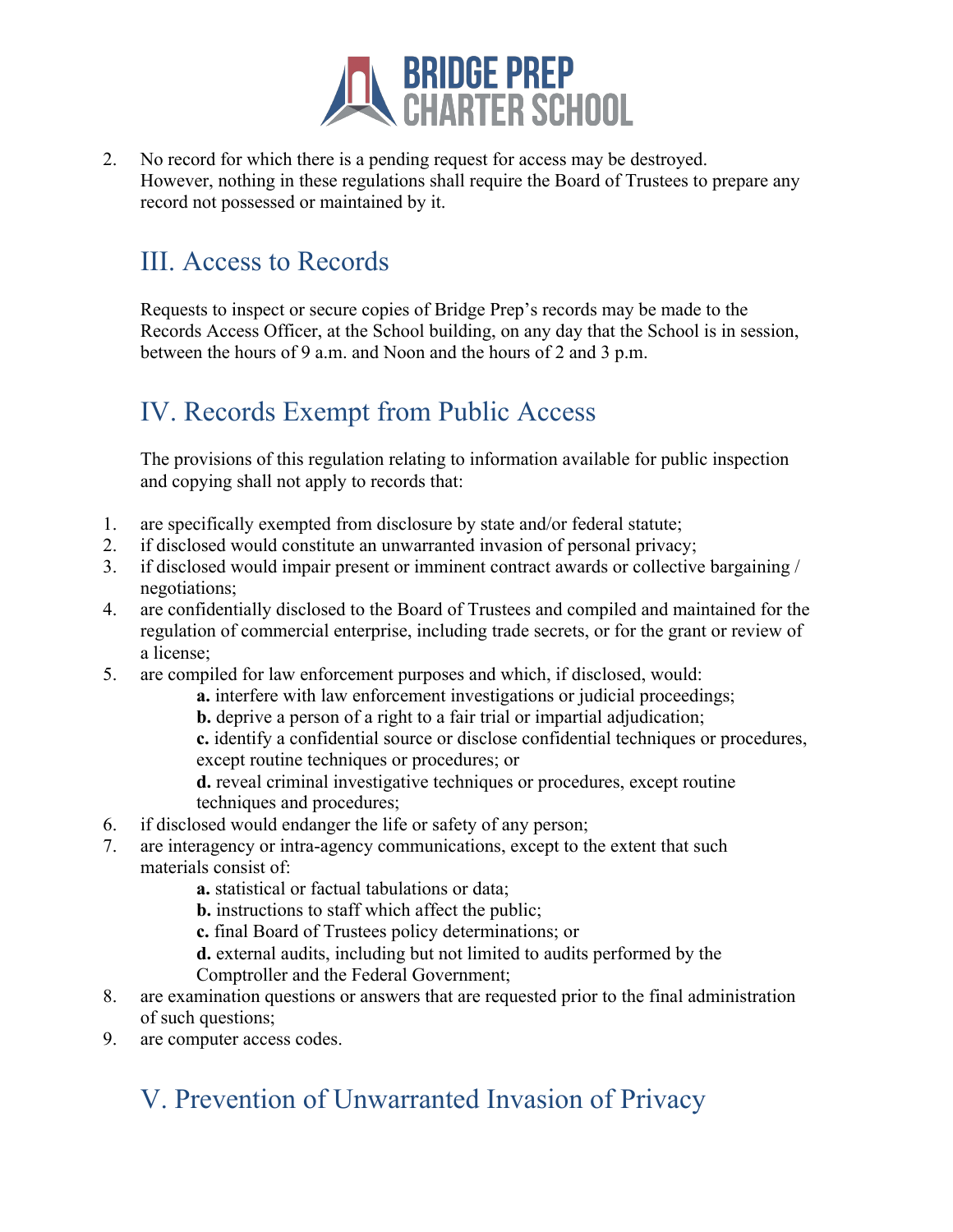

The Records Access and Fiscal Officers may delete identifying details when making records available, in order to prevent an unwarranted invasion of personal privacy. An unwarranted invasion of personal privacy includes, but shall not be limited to:

- 1. Disclosure of such personal matters as may have been reported in confidence to Bridge Prep which are not relevant or essential to the ordinary work of Bridge Prep;
- 2. Disclosure of employment, medical or credit histories or personal references of applicants for employment, except such records may be disclosed when the applicant has provided a written release permitting such disclosure;
- 3. Disclosure of items involving the medical or personal records of a client or patient in a hospital or medical facility;
- 4. The sale or release of lists of names and addresses in the possession of Bridge Prep if such list would be used for private, commercial or fund-raising purposes;
- 5. Disclosure of items of a personal nature when disclosure would result in economic or personal hardship to the subject party and such records are not relevant or essential to the ordinary work of Bridge Prep. Unless otherwise deniable, disclosure shall not be construed to constitute an unwarranted invasion of privacy when identifying details are deleted, when the person to whom records pertain consents in writing to disclosure, or when upon representing reasonable proof of identity, a person seeks access to records pertaining to him or her.
- 6. The fee for copies of records not covered by paragraphs (1) and (2) above shall not exceed the actual copy cost which is the average unit cost for copying a record, excluding fixed costs of Bridge Prep such as operator salaries.
- 7. No fee shall be charged for the following:
	- **a.** inspection of records;
	- **b.** search for records; and
	- **c.** any certification pursuant to these regulations.

#### VI. Fees

- 1. The fee for copying records shall be 40 cents per page for photocopies not exceeding 8- 1/2" by 14".
- 2. If photocopying equipment is unavailable or inoperative, a transcript of the requested records shall be made upon request. Such transcripts may either be typed or handwritten. In such cases, the requester may be charged for the clerical time involved in making the transcript.

#### VII. Procedures

The following procedures shall be followed in connection with a request to inspect or secure copies of Bridge Prep records: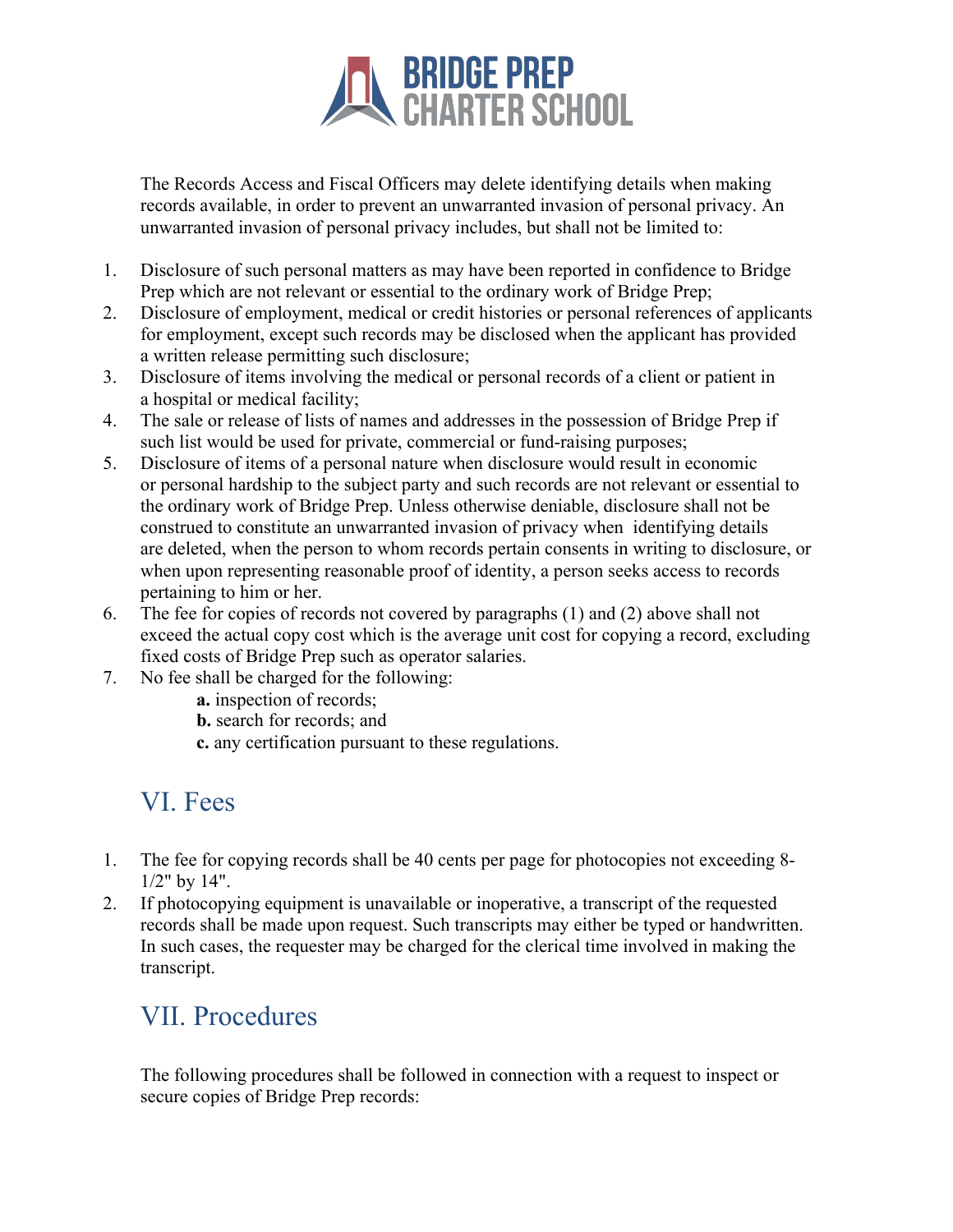

- 1. Requests to inspect or secure copies of records shall be in writing and shall be on a form provided by the Bridge Prep, which shall be available in the main office of Bridge Prep.
- 2. A request for access to records should be sufficiently detailed to identify the records. Where possible, the requester should supply information regarding dates, titles, file designations or other information, which may help, identify the records. However, a request for any or all records falling within a specific category conforms to the standard that records be identifiable.
- 3. The Records Access Officer will determine and respond to the request no more than five (5) business days after receipt of the request. If the request cannot be fulfilled within five (5) business days, the Records Access Officer shall acknowledge receipt of the request; state the reason for delay and estimate the date when a reply will be made.
- 4. If the records are determined to be available, the Records Access Officer will direct the requester to the place where the requested records may be inspected and will arrange for the preparation and certification of copies upon tender of the required fee, if any.
- 5. If the records are determined not to be available, the Records Access Officer will note the reason for unavailability and return one copy of the form to the requester. The requester shall be advised of his/her right to appeal said denial.
- 6. No record may be removed from such location without the permission of the appropriate Atmosphere Academy Officer. Records may be inspected only in the main office of Bridge Prep or at such other place as may be designated by the Records Access Officer. A member of the Bridge Prep staff must be present throughout the inspection and copying of such records.
- 7. If requested records are not provided promptly, as required in VII (3) of these regulations, such failure shall be deemed a denial of access.

## VIII. Appeals

- 1. The Chair of the Board of Trustees or his/her designee shall hear appeals for denial of access to records under the Freedom of Information Act. The Chair of the Board of Trustees or his/her designee, can be reached via email at trustees@bridgeprepcharter.org. *Note: This information will be updated by September 1, 2019.*
- 2. An applicant denied access to a public record may, within 30 days after the denial, file an appeal by delivering a written appeal to the Chair of the Board of Trustees identifying:
	- **a.** the date of the appeal;
	- **b.** the date and location of the requests for records;
	- **c.** the records to which the requester was denied access;
	- **d.** whether the denial of access was in writing or was by failure to provide records promptly as required by VII(7); and
	- **e.** the name and return address of the requester.
- 3. The Chair of the Board of Trustees or his/her designee, shall inform the requester and the New York State Committee on Open Government of his/her decision in writing within